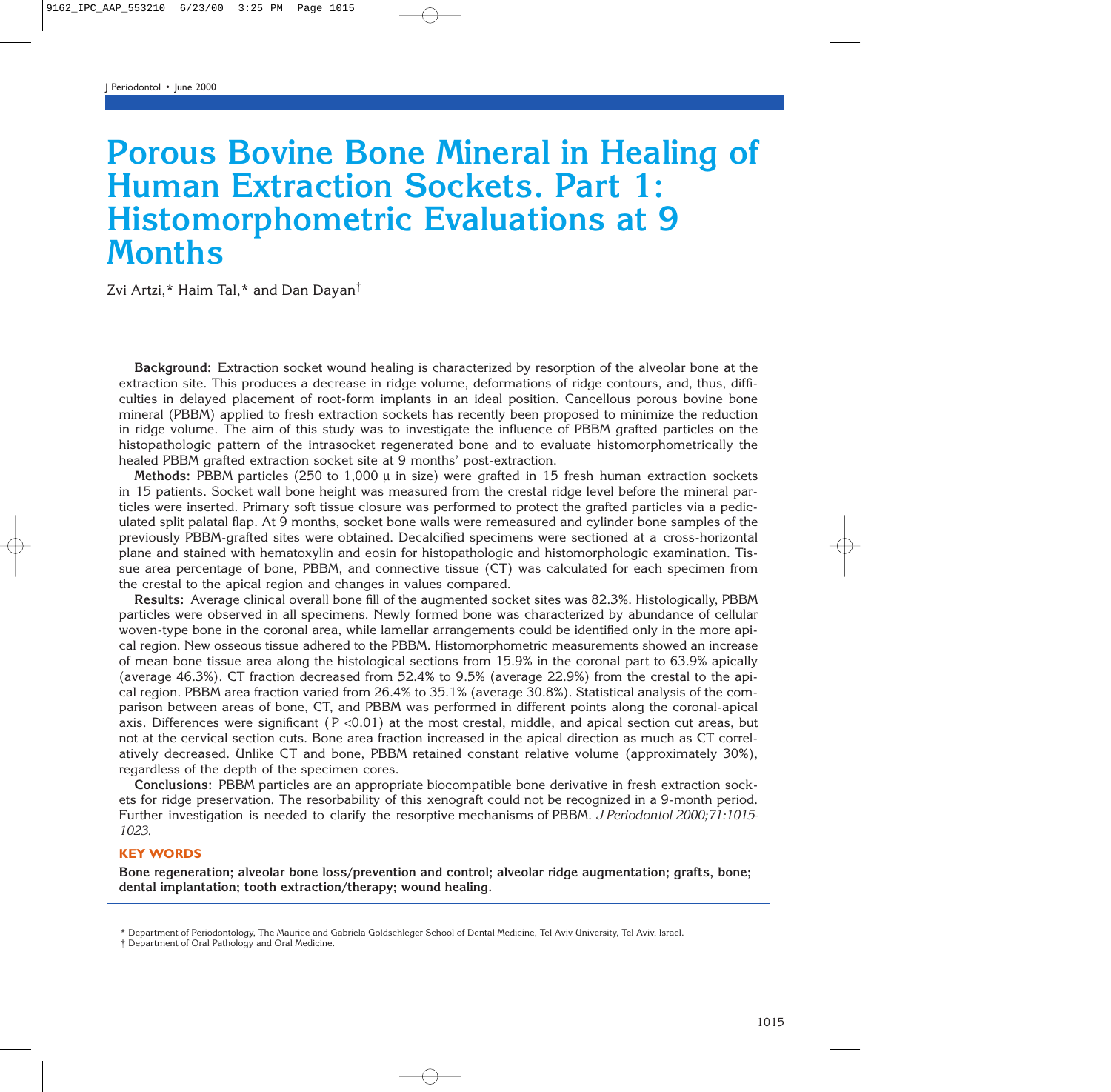**B**one regeneration has become a requirement in<br>
sosseous deficiencies associated with root-form<br>
fixture implantation procedures. However, alve-<br>
olar ridge restoration aimed at accommodating osseous deficiencies associated with root-form fixture implantation procedures. However, alveolar ridge restoration aimed at accommodating osseointegrated implants cannot always be achieved. Prerequisites to enhance predictability of augmentation procedures include existing outlined bone topography, meticulous preservation of the biology of the wound healing process, and the quality of osseous graft materials.

Within a few weeks after extraction, the edentulous alveolar ridge resorbs and diminishes in size, especially in the anterior maxilla.<sup>1-6</sup> Dimensions and morphology of the alveolar ridge, especially of the labial thin plate, result in rapid resorption and adaptation of the non-stimulated alveoli. Consequently, the resorbed ridge cannot properly accommodate root-form implants.<sup>7</sup> Esthetic and functional implant restoration requires proper placement of oral implants. Therefore, it is essential to preserve the original contours of the edentulous ridge.

The alveolar extraction socket site has a specific pattern of wound healing cascades.<sup>6,8-10</sup> Generally, to preserve the height and width of the alveolar bone for future implant insertion, guided tissue regeneration (GTR) procedures are utilized.<sup>11-13</sup> Other techniques, such as grafting autogenous bone and bone substitute materials, i.e., allogenic, xenogenic, or alloplastic, have also been used for this purpose. Among these, the most popular are non-resorbable hydroxyapatite,  $14,15$ demineralized freeze-dried bone,  $16,17$  calcium phosphate,<sup>18,19</sup> HTR-polymeric composite,<sup>20,21</sup> coraline calcium carbonate,<sup>22</sup> and recombinant human osteogenic protein.<sup>23</sup> All are clinically effective but no histopathological-histometric analysis has been performed to evaluate the beneficial contribution at sites receiving these grafted materials.

Cancellous porous bovine bone mineral (PBBM)‡ has been used in various types of bone deficiencies<sup>24-35</sup> with clinically successful results. The efficacy of PBBM particles has been tested in extraction socket sites with $35-37$  or without  $38-40$  an occlusive GTR membrane. Controversy regarding these encouraging clinical results arose when the augmented/regenerated site was inspected histologically.<sup>39,41-44</sup> When compared with autologous and allogenic grafts, the advantage of this xenograft was questioned.<sup>39</sup> It has been claimed that PBBM does not present either osteoinductive or osteoconductive qualities, based on animal $4^{1-43}$  and human<sup>39</sup> studies. However, others<sup>28,45-53</sup> report that PBBM is highly osteoconductive, and an increase in the initial rate of bone formation was observed.

PBBM has been examined histologically and histomorphometrically at augmented sinus floor sites.<sup>31-33,45</sup> The material was well tolerated by the host and mingled with the newly formed bone around

osseointegrated titanium fixtures. However, while PBBM showed promising results and increasing percentage of vital bone formation compared to other bone derivatives,  $32$  autologous bone grafts still showed superiority in all biologic parameters. $32,33$  When this material was tested in a critical-sized defect.<sup>30,54</sup> osteoconductivity was evident. In a histologic observation in a human periodontal defect, PBBM stimulated new bone and cementum formation with or without the use of GTR procedures.<sup>55</sup> Histomorphometrically, PBBM was evaluated only in subantral floor elevation procedures,  $31-33,45$  or in a critical-sized defect in animals.  $30,54$ 

The aim of this study was to histopathologically and histomorphometrically investigate the healing of fresh extraction sockets where PBBM was used as a filler material in ridge preservation procedures. This material was applied in fresh socket sites with a partial deteriorated periodontal situation without overlying support of osteopromotive GTR barriers. Socket wall bone height from the crestal ridge level was measured before PBBM insertion and at 9 months. Cylindrical tissue core samples from the augmented socket sites were harvested for histopathological and histomorphometrical examination.

# **MATERIALS AND METHODS**

The study comprised 15 healthy patients (9 females, 6 males), with no systemic disorders, ranging in age from 23 to 64 years. All procedures were explained and patients signed consent forms. The Ethics Committee of Tel Aviv University approved the study protocol. Maxillary single-root tooth/teeth extraction(s) (incisors, canines, and/or premolars) was scheduled, followed by restoration with titanium fixture implants at a later stage. Teeth with ongoing pathoses, i.e., periapical radiograph radiolucency and/or periodontal or periapical abscess and an alveolus with severe ridge resorption of 50% of the socket depth or more, were excluded. Although a reduced periodontium was evident, only 3- or 4-wall sockets were included in the study.

Labial and palatal local infiltration by lidocaine with 1:100,000 epinephrine was used as the local anesthetic. A conservative mucoperiosteal flap was raised buccally; a split flap was made in the palate according to the pediculated split palatal flap design.<sup>56,57</sup> Following careful tooth/teeth extraction(s), the bony plates, i.e., mesial, distal, buccal, and lingual, were measured. Each socket wall height was measured from the neighboring crestal ridge level with a periodontal probe. In 12 out of 15 cases, buccal plate resorption of 2 to 12 mm (average 5.64 mm) compared to the neighboring walls was measured. In case 5, distal and palatal resorption, 3 mm and 6 mm, respectively, was

‡ BioOss, Geistlich Biomaterials, Wolhusen, Switzerland.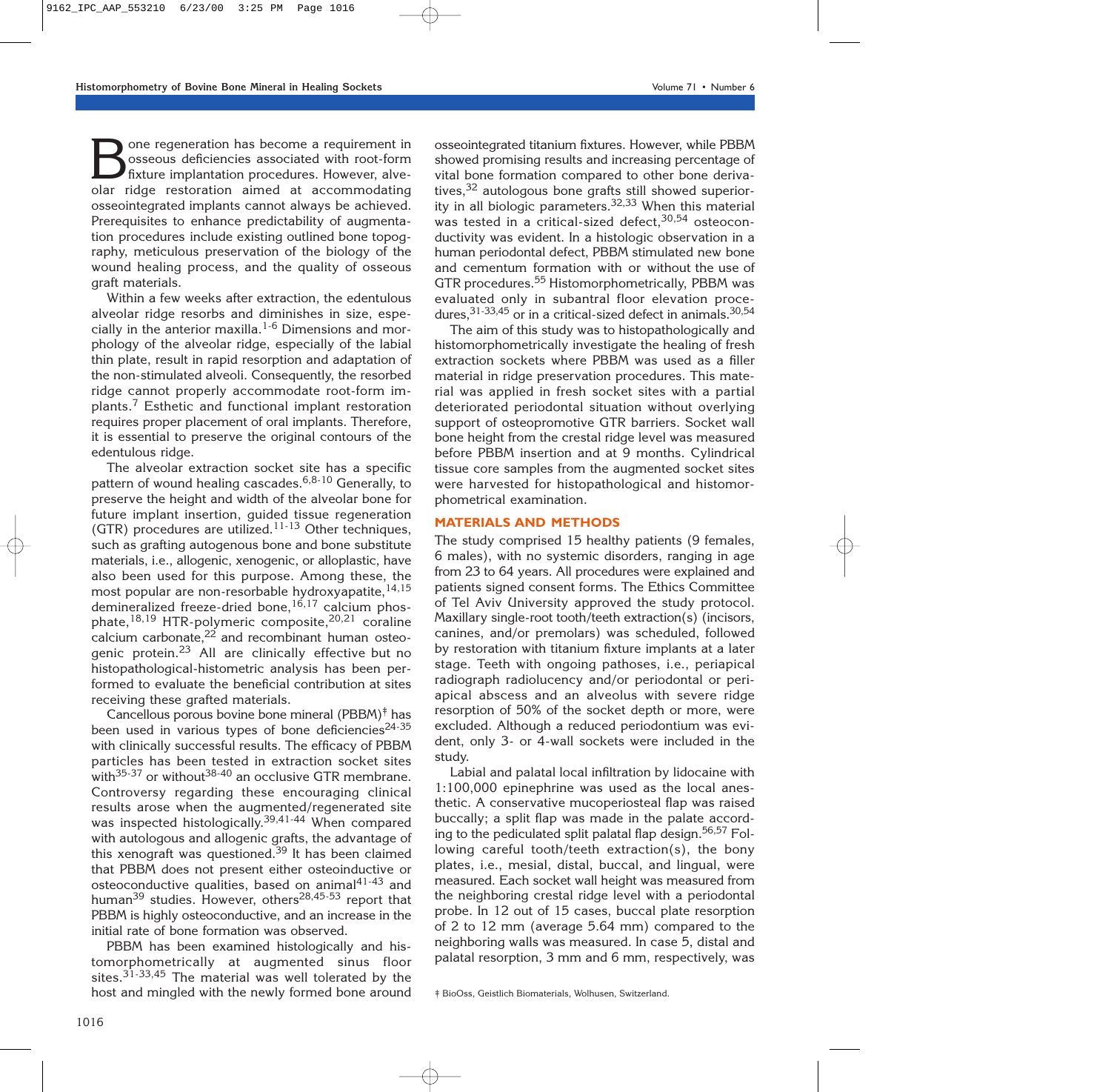noted. In case 15, a 4 mm palatal resorption was observed in addition to the lingual resorption. In cases 1, 6, and 7, no height differences were observed between the 4 walls (Table 1). Cancellous PBBM particles (250 to  $1,000 \mu$  in size) were grafted in the extraction socket (Figs. 1A and B). Care was taken to maintain equal proportions of particle quantities in the socket per volume unit by applying minimal compression to allow passive fill. Socket fill procedures were observed by 2 experienced clinicians (ZA and HT). No osteopromotive regenerative barrier was used. Primary soft tissue closure was conducted via a pediculated split palatal flap to protect the grafted particles (Fig. 1C). Postoperative systemic antibiotics of 500 mg amoxicillin§ (TID) for 1 week and 275 mg naproxen<sup> $\parallel$ </sup> (2 tablets, initial dose; thereafter 1 tablet every 6 to 8 hours as needed) for analgesis were prescribed. As an antiseptic solution, 0.2% chlorhexidine mouthwash was used for 45 seconds twice daily for 2 weeks. Sutures were removed after 10 to 14 days. Soft tissue

## **Table 1.**

# **Measurement of Socket Bony Walls Before Grafting and at 9 Months**

| Case           | Tooth*   | <b>Bony Wall Resorption</b> | Bone Fill at<br>9 Months <sup>t</sup> |  |
|----------------|----------|-----------------------------|---------------------------------------|--|
| I              | #13(6)   | <b>NR</b>                   | <b>NR</b>                             |  |
| $\overline{2}$ | #12(7)   | 2 mm-buccal                 | $2 \, \text{mm}$                      |  |
| 3              | #11(8)   | 3 mm-buccal                 | $3 \, \text{mm}$                      |  |
| $\overline{4}$ | #21 (9)  | 3 mm-buccal                 | $3 \, \text{mm}$                      |  |
| 5              | #25 (13) | 3 mm-distal<br>6 mm-palatal | $2 \text{ mm}$<br>5 <sub>mm</sub>     |  |
| 6              | #25 (13) | <b>NR</b>                   | <b>NR</b>                             |  |
| 7              | #14(5)   | <b>NR</b>                   | <b>NR</b>                             |  |
| 8              | #24 (12) | 12 mm-buccal                | $11 \text{ mm}$                       |  |
| 9              | #21 (9)  | 8 mm-buccal                 | $5 \, \text{mm}$                      |  |
| $ 0\rangle$    | #11(8)   | 10 mm-buccal                | $8 \text{ mm}$                        |  |
| П              | #12(7)   | 8 mm-buccal                 | 6 <sub>mm</sub>                       |  |
| 2              | #15(4)   | 5 mm-buccal                 | $5 \, \text{mm}$                      |  |
| 3              | #11(8)   | 7 mm-buccal                 | 6 mm                                  |  |
| 4              | #21(9)   | 6 mm-buccal                 | 5 mm                                  |  |
| 15             | #11(8)   | 2 mm-buccal<br>4 mm-palatal | 2 <sub>mm</sub><br>$2 \, \text{mm}$   |  |

\* American classification system is in parentheses.

† Overall bone fill–82.3%.

NR = no resorption.

healing over the PBBM grafted socket site was immaculate (Fig. 1D).

Radiographically, the mineral xenograft was observed constantly during follow-up (Fig. 1E). The particles filled the socket site and were dominant by their clear radiopacity. At 9 months, extraction sites were re-entered surgically for implant osteotomy (Fig. 1F). Socket bone fill and the peripheral level of the alveolar bony walls were remeasured. Osteotomy for implant insertion was performed in an axial coronalapical direction using a 3.5 mm external diameter (2.5 mm internally) trephine bur (Fig. 1G). Cylindrical sample cores, 5 to 7 mm in length, of the newly generated intrasocket tissue were obtained. Following removal of the cores, osteotomy was completed and root-form implants were inserted. Before histological preparation, tissue samples were marked to identify the crestal and deep sides. Specimens were fixed in 10% neutral buffered formalin for 1 week and then decalcified with 5% formic acid for 2 weeks. Each core was cut horizontally (transversely) in serial sections from the coronal to apical region. Six to 8 section cuts,  $5 \mu$  in width, were mounted on every histological slide. Every seventh slide (1, 8, 15, 22, etc.) was stained with hematoxylin and eosin (H&E) for histopathologic examination (remaining slides were examined by different histochemical staining for part 2 of the study; unpublished data).

# *Histomorphometry*

Histomorphometric measurement was performed on all H&E stained slides. Only preserved, rounded sections were submitted for these examinations. Sections that were partly torn, folded, or ruined (approximately 25%) were excluded from the study. At least 16 H&E stained slides were examined from each specimen core. The histomorphometric method was an adaptation of the point-counting procedure.<sup>58</sup> In practice, each section was examined using a projection microscope<sup> $\parallel$ </sup> at ×40 magnification (Fig. 2). A 64-square (1.5  $cm \times 1.5$  cm) graticule was superimposed on the screen. Point counting was performed on 3 components of each section: bone, connective tissue (CT), and the grafted particles (PBBM). Whenever the graticule-square center (marked by a "+") hit one of the 3 components, the specified component scored one point. The sum of the points overlying each of the specified components (Pi) was calculated. Area fraction percentage (AP) of each component in each section was evaluated as a part of the whole section area, Pi/Σi,59,60 where Σi represents the total number of points superimposed on each section.

<sup>§</sup> Biogal Pharmaceutical Works Ltd., Teva Group, Debrecen, Hungary.

<sup>1</sup> Teva Pharmaceutical Industries Ltd., Petah-Tikva, Israel.

<sup>¶</sup> Visopan, Reichert, Leica AG, Vienna, Austria.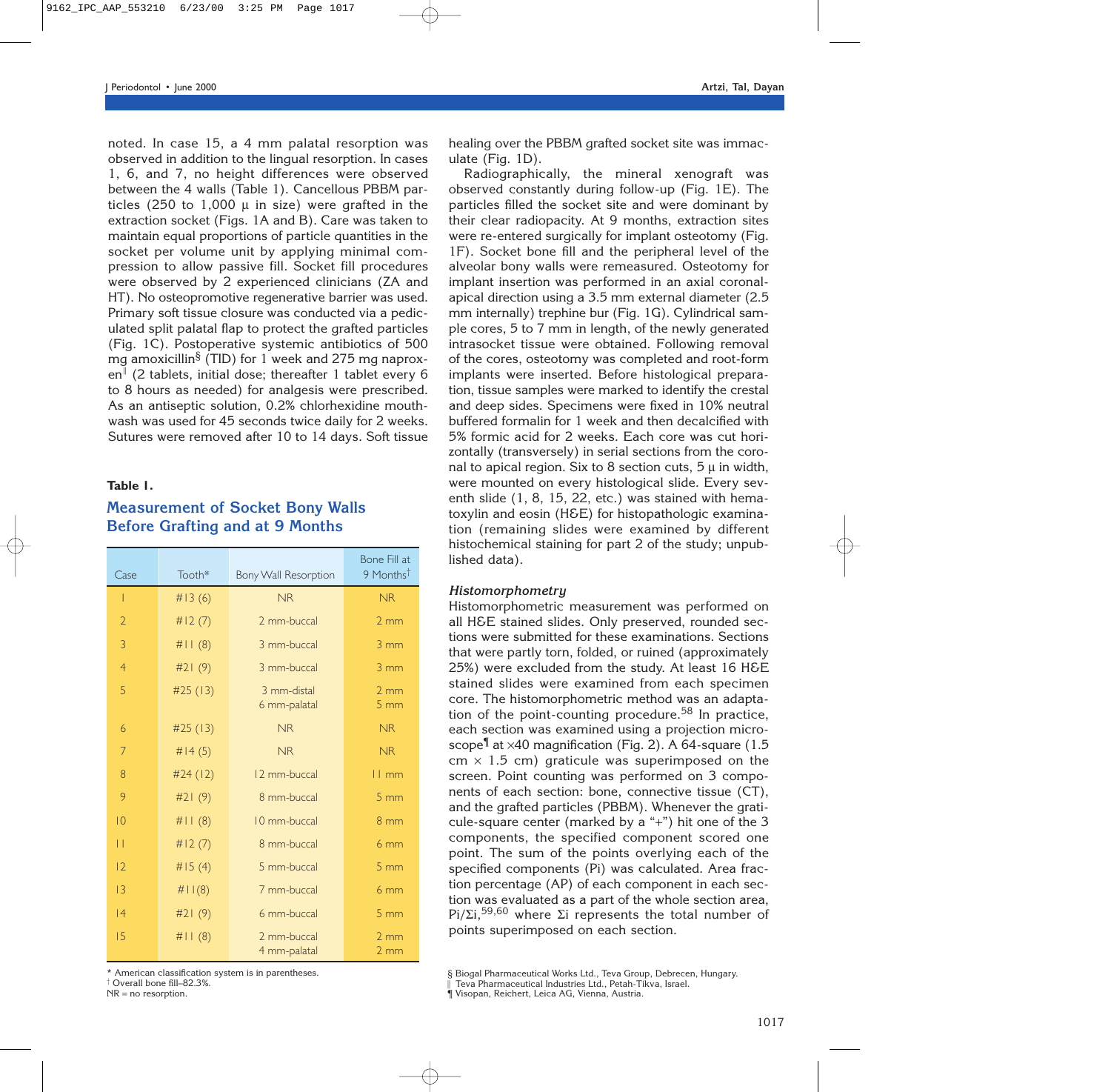



Statistical analysis was conducted using ANOVA with repeated measures.<sup>#</sup>

# **RESULTS**

At 9 months, upon surgical re-entry, the augmented extraction socket sites were clinically well preserved in their volume dimension. Socket wall height was remeasured to the crestal bone level (Table 1). Bone fill was evident even in very steep buccal plate resorption. The overall fill was 82.3%. In the dehiscenced walls, mainly the buccal plate, vertical bone regeneration measured from 2 to 11 mm in height (average 4.64 mm). However, although PBBM particles were well incorporated into the generated socket osseous tissue, the augmented socket area was distinguishable from the original neighboring bony tissue. Buccolingual dimensions of the augmented alveolar ridge

#### *Figure 1.*

*A. Fresh maxillary second premolar socket site immediately postextraction. B. PBBM particles fill extraction socket. No GTR membrane was applied. C. Pediculated split palatal flap was rotated to protect the grafted mineral particles and to achieve primary soft tissue closure. D. Soft tissue healing was immaculate. E. PBBM particles filled the socket site (arrows) as shown radiographically. F. At 9 months, second surgical procedure, convexed solid ridge was disclosed. However, the grafted material could still be identified clinically. G. A 3.5 trephine bur harvested a cylindrical sample from the core of the grafted PBBM area prior to the titanium fixture placement.*

enabled safe insertion of the titanium fixtures for future implant reconstruction.

Histologic examination revealed an abundant amount of PBBM particles and new bone formation in all specimens. Examination of the coronal sections of the core revealed abundance of loose connective tissue and amorphous material of PBBM with small amounts of bone tissue, composed mostly of woven bone (Fig. 3A). In the examined section cuts of the deep area, newly formed bone consisted of a large population of osteocytes and osteoblasts. Between different areas of bone, cellular connective tissue with minimal foci of chronic inflammatory cells, mostly lymphocytes, was observed. At the periphery of the section, amorphous areas within the PBBM particles were

# BMDP Statistical Software, Inc., Los Angeles, CA.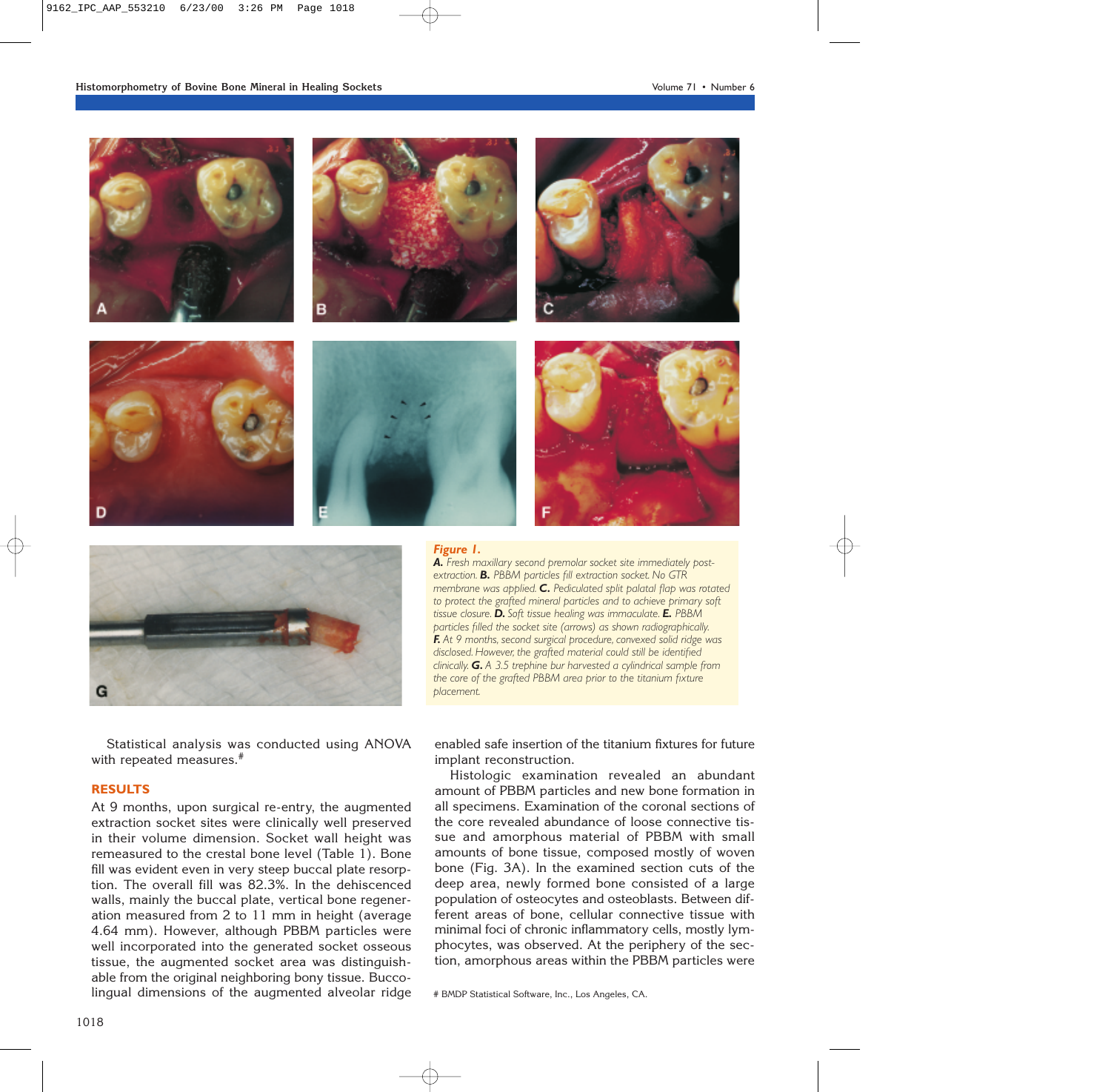

#### *Figure 2.*

*A 64-square (1.5 cm* <sup>×</sup> *1.5 cm) graticule superimposed to the screen of a projection microscope for histomorphometric measurements.*

identified; most of the bone appeared lamellated and some were of woven type (Fig. 3B).

#### *Morphometric Observations*

**Bone.** Average bone area fraction was 46.3% (SD = 9.81). In the superficial cuts, i.e., crestal region, the bone area fraction was  $15.9\%$  (SD = 11.8) and in the deepest section cuts, it reached  $63.9\%$  (SD = 8.47). Bone area fraction increased gradually from the most coronal area apically as follows: 23.7%, 29.5%, 35.9%, 39.6%, 44.5%, 47.6%, 51.5%, 57.9%, and 63.9% (Table 2).

**Connective tissue (CT).** The CT area fraction decreased from superficial cuts (52.4%) to deeper cuts (9.5%) with an average of 22.9% (SD = 12.28). In between section cuts 7, 14, 21, 28, 35, 42, and 49, CT area fraction was 52.3%, 41.3%, 35.7%, 30.4%, 27.6%, 23.4%, and 20.5%, respectively. From cuts 49 to 77, only a moderate decrease was observed from 20.5% area fraction to 18%. A marked decrease was noted in the deep sections from cuts 84 to 112, where CT area fraction was 9.7%.

**Porous bovine bone mineral.** PBBM area fraction showed only a slight reduction from 35.1% at the crestal to 26.4% at the deep section cuts (average 30.8%,  $SD = 7.82$ ). Between cuts 7 (31.7% area fraction) to 14 (35%), there was an initial increase of PBBM area fraction. From the coronal to the apical aspect, the grafted material relatively retained its area fraction, with an average of  $30.8\%$  (SD =  $7.82$ ).

The average tissue fraction of each tissue component, i.e., bone, CT, and PBBM, of the 15 specimens along the core depths is shown in Figure 4.

Statistical analysis of the comparison between the

areas of bone, CT, and PBBM was performed in several different points along the coronal-apical axis. In the most coronal aspect (section cut 7), a significant increase in CT area was found when compared to the bone area  $(P < 0.01)$ . In the middle of the core (section cut 56), a tendency of increase of bone area concomitant with a decrease of CT area was noted, with a significant difference between the two (*P* <0.01). In the apical region, the bone area was significantly larger than the CT and PBBM area (*P* <0.001).

# **DISCUSSION**

Successful healing using PBBM has been reported in experimental animal models $45-50,61$  and in compara-





#### *Figure 3.*

*A. Case #9 specimen. Superficial section cut 7 disclosed abundant amount of CT and PBBM (BO) particles and only occasional osseous fragments (OS) (*×*20 magnification). B. Most of the area fraction of section cut 105 of case #9 specimen is occupied by osseous tissue (OS), while PBBM (BO) are well demonstrated. Only a small amount of CT could be identified (*×*20 magnification).*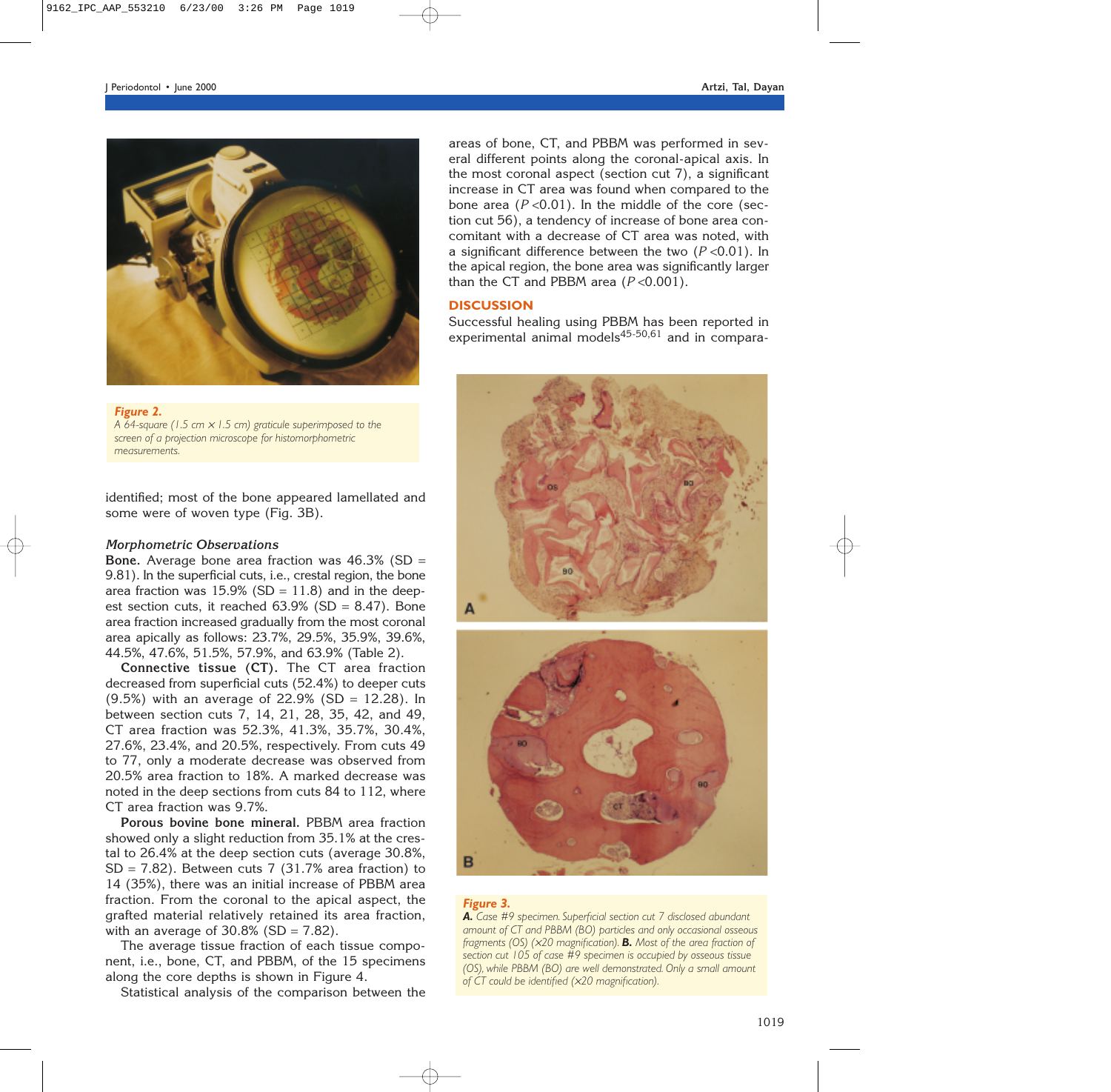# **Table 2.**

# **Percentage of Tissue Area Fraction by Depth**

| Serial Cut     | % of Bone<br>Area Fraction | <b>SD</b> | % of PBBM<br>Area Fraction | <b>SD</b> | % of CT<br>Area Fraction | <b>SD</b> |
|----------------|----------------------------|-----------|----------------------------|-----------|--------------------------|-----------|
| $\overline{7}$ | 15.9                       | 11.86     | 31.7                       | 7.86      | 52.4                     | 17.55     |
| 4              | 23.7                       | 11.03     | 35                         | 9.34      | 41.3                     | 16.5      |
| 21             | 29.5                       | 11.26     | 34.8                       | 8.46      | 35.7                     | 4.8       |
| 28             | 35.9                       | 10.76     | 33.7                       | 8.09      | 30.4                     | 13.76     |
| 35             | 39.6                       | 9.43      | 32.8                       | 8.08      | 27.6                     | 12.51     |
| 42             | 44.5                       | 9.99      | 32.1                       | 7.89      | 23.4                     | 12.15     |
| 49             | 47.6                       | 10.18     | 31.9                       | 8.08      | 20.5                     | 10.82     |
| 56             | 47.9                       | 7.75      | 32.1                       | 7.13      | 20                       | 9.39      |
| 63             | 51                         | 6.35      | 30.3                       | 8.57      | 18.7                     | 8.49      |
| 70             | 51.5                       | 6.04      | 30.6                       | 8.33      | 17.9                     | 8.37      |
| 77             | 52.8                       | 6.96      | 29.2                       | 8.42      | 8                        | 9.49      |
| 84             | 55.4                       | 7.82      | 28.5                       | 6.22      | 6.1                      | 9.84      |
| 9 <sub>1</sub> | 57.9                       | 9.49      | 28.7                       | 7.7       | 13.4                     | 11.13     |
| 98             | 61.1                       | 10.7      | 26.8                       | 5.65      | 2.1                      | 11.76     |
| 105            | 63.3                       | 9.16      | 27.2                       | 4.32      | 9.5                      | 9.07      |
| 112            | 63.9                       | 8.47      | 26.4                       | 3.13      | 9.7                      | 8.61      |
| Average        | 46.30                      | 9.81      | 30.80                      | 7.82      | 22.90                    | 12.28     |

tive clinical studies.<sup>62,63</sup> The clinical efficacy of PBBM has been shown in case reports dealing with extraction socket preservation.35,36,64 All reports involved GTR procedures. Recently, the efficacy of PBBM was observed without applying GTR occlusive membranes especially in ridge preservation procedures during the post-extraction phase.38-40

To determine the healing pattern of the newly formed tissues in relation to the presence of the grafted material and to evaluate the influence of the socket depth, cross-sections along tissue cores from the socket sites were examined histomorphometrically. From the most superficial section cuts to the deeper cuts, there was a consistent increase of the newly formed bone with a concomitant decrease in the CT area fraction. The proximity of the overlying soft tissue flap on the crestal surface of the graft and the difficulty in controlling the stability of the grafted particles in its orifice site (i.e., unavoidable micromovement) probably produced a relatively high fraction area percentage of CT, which decreased from cuts 7 to 14. Both tissue area fractions appeared to be diversely correlated all along the examined grafted tissue cores. The area fraction of PBBM remained fairly constant along the cores, but with only a slight change varying from 35% to 26.4%.

Natural healing of extraction socket sites at 4 months presented alveolar trabecular bone up to the crest, very little osteogenesis, and only occasional osteoblasts.<sup>10</sup> This same pattern was observed in the PBBMgrafted socket site. It is noteworthy to distinguish between the healing potential of the PBBM-grafted socket sites and nongrafted sites. In this study, a particular soft tissue surgical management, i.e., a rotated pediculated palatal flap,<sup>56,57</sup> was used to stabilize and secure the grafted particles to achieve healing by primary soft tissue closure. This is not the case in conventional non-grafted socket sites, which heal by secondary intention. The fact that both bone and CT remodeled in a manner similar to natural non-grafted sockets indicates that PBBM is not an inductive material. However, as presented in this study, osteoconductivity was evident, based on the promotion of osseous ingrowth and intimate integration with the newly formed bone. Thus, a total incorporation of the generated osseous tissue and the mineral particles was achieved. The newly generated osseous tissue, as presented within PBBM particles, indicates the micro- and macropores characteristic of this mineral. Such porosity (70% to 75%) and configuration result in a

large space occupied by 25% net volume by the crystalline product. This allows for 75% new volume of the defect for regeneration and/or generation of new osseous tissue.<sup>28</sup> Our results clearly show that the generated tissues, the bone, and the connective tissue in the healed socket occupied approximately 70% of all examined specimens (65% to 73.6%, average 69.2%), regardless of the depth of the serial section. Therefore, based on morphometric data at 9 months, resorption of the grafted particles was not evident. Others have reached a similar conclusion, although in a short-term animal model study.65

Understanding the mechanism and rate of resorption, particularly in xenografts, is of special interest. The ultimate bone substitute should induce/conduct new bone formation and eventually completely resorb and be replaced by bone. While new bone formation is quite evident in all specimens in this, as well as in other studies, the resorption capability of the grafted material is not clear. The presence of PBBM particles at 6 months and up to 42 months has been documented.40,63,66 The vast dominance of the grafted min-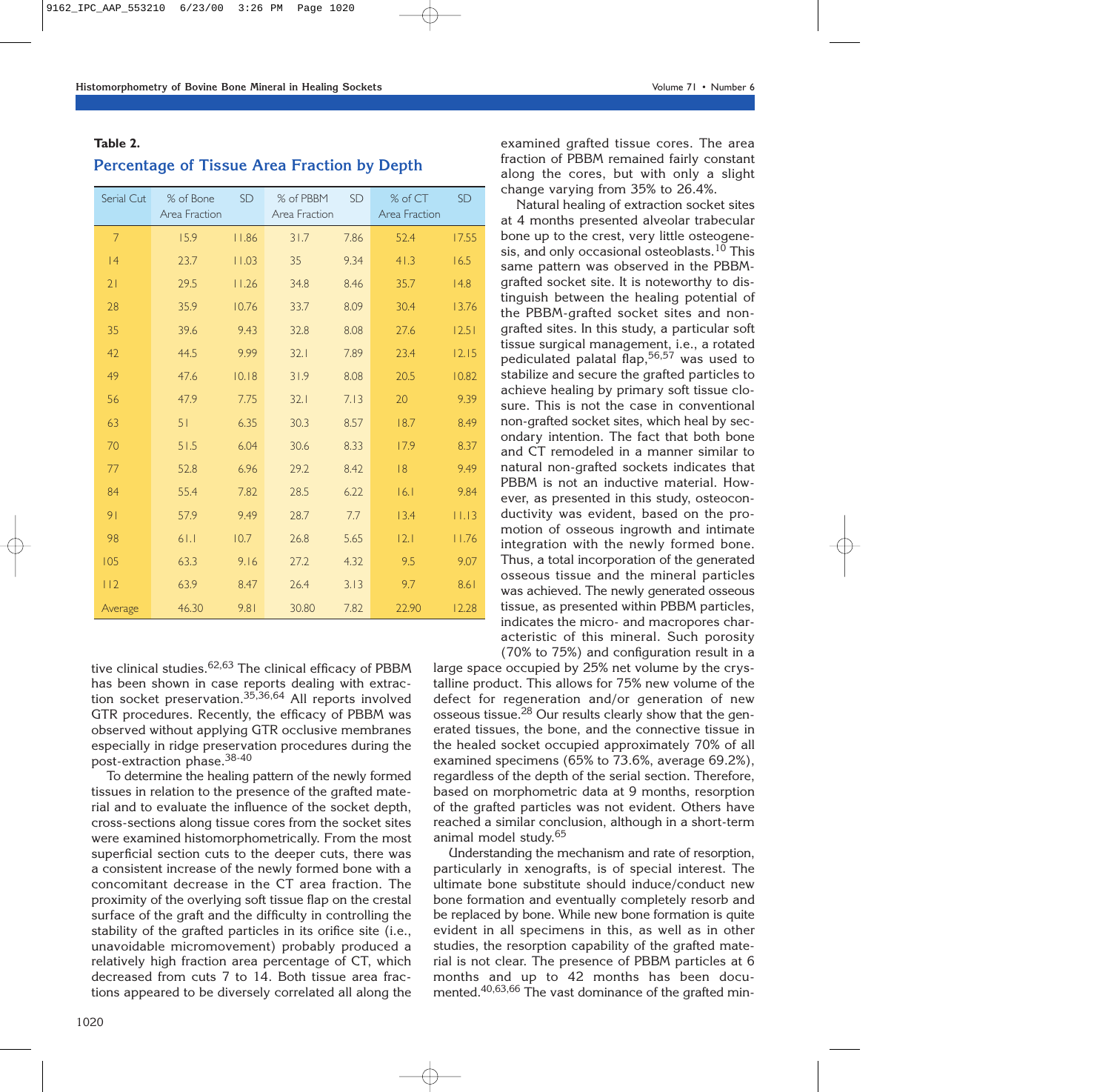

*Bone, PBBM, and CT area fraction curves along the histologic section cuts of the 15 specimen cores.*

eral in all histologic specimens shows that the resorption rate of these particles is extremely slow. Skoglund et al.<sup>63</sup> postulated that the capacity of the recipient site to generate new bone formation directly onto the grafted particles prevented resorption of these particles, but there is no validated data to support this theory. Furthermore, non-resorbed particles were also evident in areas in which particles were in direct contact with connective tissue.

Clinically, the presence of these grafted particles as an integral, dominant part of the augmented site should be examined carefully as an appropriate housing to functional osseointegrated titanium fixtures. Mixed data have been reported on the quality of regenerated/generated PBBM-grafted sites and dental implant contact. Whereas human $31$  and animal $51$  studies report a proper osseointegration, others<sup>39</sup> found no contribution and therefore did not recommend the use of this bone derivative to enhance vital bone-implant contact. Long-term human data are mandatory to elucidate whether the presence of the grafted particles would eventually interfere with the longevity of functional implants in this osseous composition.

# **CONCLUSIONS**

Measurements of tissue fraction area along 15 specimen cores available from grafted socket sites revealed a consistent pattern of newly formed bone, connective tissue, and grafted mineral from the superficial to the deeper part of the healed sockets. While PBBM showed only a minor change and generally maintained 30% of the tissue area fraction regardless of the depth of the examined socket site, bone fraction area increased from the crestal to the apical region, and connective tissue decreased at the same trend. Studies in progress will further elucidate the histochemical and morphometric nature of the bone fraction (i.e., woven bone versus lamellated bone from the crestal to the apical region), as well as assess the resorbability of this xenograft.

# **ACKNOWLEDGMENTS**

The authors would like to thank Mrs. Hana Vered for technical histological preparation assistance, Mr. Rellu Samuel for photography, and Ms. Rita Lazar for editorial assistance.

#### **REFERENCES**

- 1. Sobolik CF. Alveolar bone resorption. *J Prosthet Dent* 1960;10:612-619.
- 2. Atwood DA. Some clinical factors related to rate of resorption of residual ridges. *J Prosthet Dent* 1962;12: 441-450.
- 3. Carlsson GE, Bergman B, Hedegard B. Changes in contour of the maxillary alveolar process under immediate dentures. *Acta Odontol Scand* 1967;25:45-75.
- 4. Atwood DA, Coy WA. Clinical cephalometric and densitometric study of reduction of residual ridges. *J Prosthet Dent* 1971;26:280-295.
- 5. Pietrokovski J. The bony residual ridge in man. *J Prosthet Dent* 1975;34:456-462.
- 6. Jahangiri L, Devlin H, Ting K, Nishimura I. Current perspectives in residual ridge remodeling and its clinical implications: A review. *J Prosthet Dent* 1998;80:224- 237.
- 7. Mecall RA, Rosenfeld AL. The influence of residual ridge resorption patterns on implant fixture placement and tooth position. Part I. *Int J Periodontics Restorative Dent* 1991;11:9-23.
- 8. Hsieh YD, Devlin H, Robert C. Early alveolar ridge osteogenesis following tooth extraction in the rat. *Arch Oral Biol* 1994;39:425-428.
- 9. Amler MH, Johnson PL, Salman I. Histological and histochemical investigation of human alveolar socket healing in undisturbed extraction wounds. *J Am Dent Assoc* 1960;61:32-44.
- 10. Evian CI, Rosenberg ES, Coslet JG, Corn H. The osteogenic activity of bone removed from healing extraction sockets in humans. *J Periodontol* 1982;53:81-85.
- 11. Becker W, Becker BE. Guided tissue regeneration for implants placed into extraction sockets and for implant dehiscences: Surgical techniques and case reports. *Int J Periodontics Restorative Dent* 1990;10:377-391.
- 12. Nevins M, Mellonig J. Enhancement of the damaged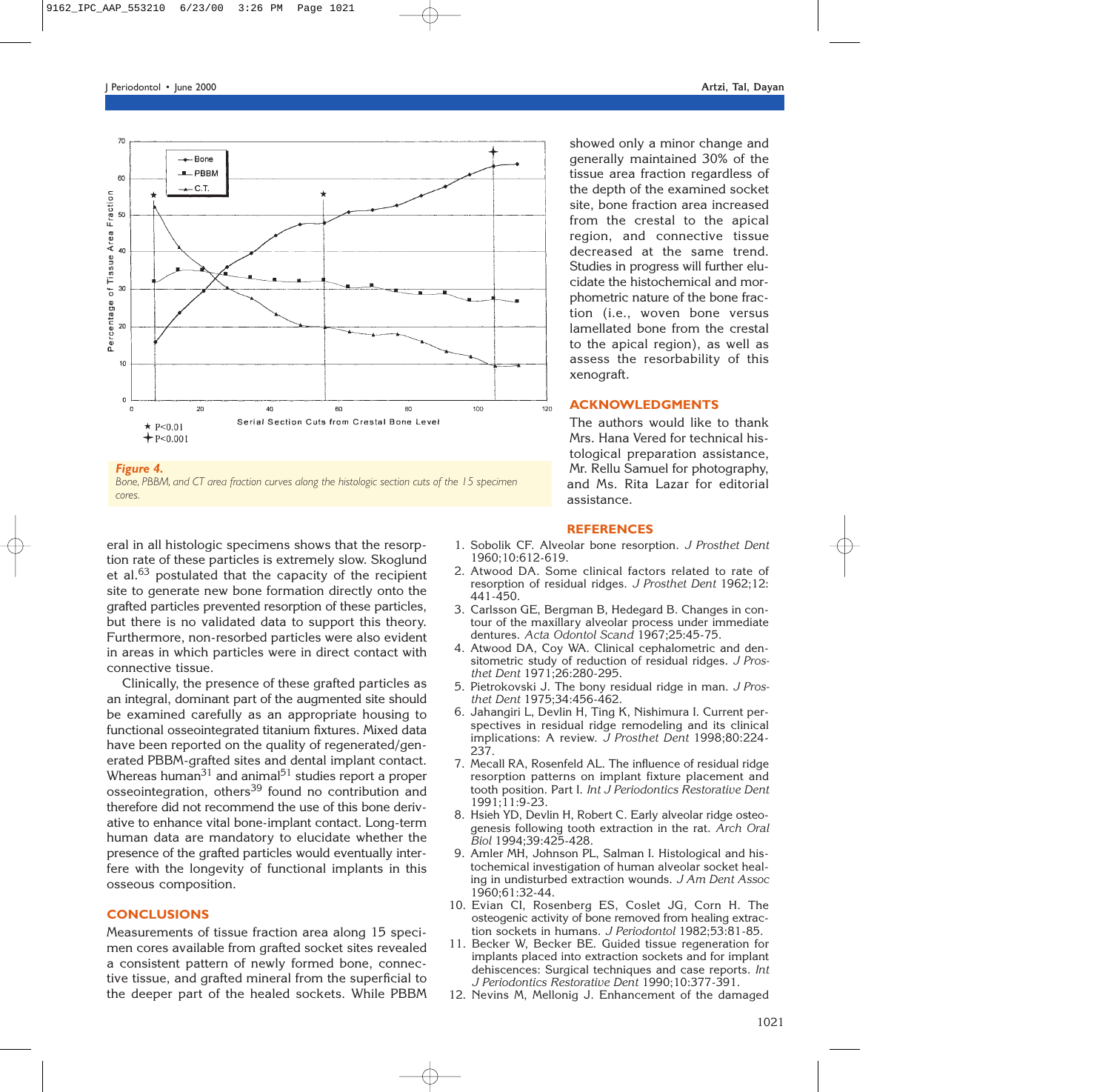edentulous ridge to receive dental implants: A combination of allograft and the Gore-Tex membrane. *Int J Periodontics Restorative Dent* 1992;12:97-111.

- 13. Wilson TG Jr. Guided tissue regeneration around dental implants in immediate and recent extraction sites: Initial observations. *Int J Periodontics Restorative Dent* 1992;12:185-193.
- 14. Scheer P, Boyne PJ. Maintenance of alveolar bone through implantation of bone graft substitutes in tooth extraction sockets. *J Am Dent Assoc* 1987;114:594-597.
- 15. Bahat O, Deeb C, Golden T, Komomyckyj O. Preservation of ridges utilizing hydroxyapatite. *Int J Periodontics Restorative Dent* 1987;7(6):35-41.
- 16. Becker W, Becker BE, Caffesse R. A comparison of demineralized freeze-dried bone and autologous bone to induce bone formation in human extraction sockets. *J Periodontol* 1994;65:1128-1133.
- 17. Becker W, Urist M, Becker BE, et al. Clinical and histological observations of sites implanted with intraoral autologous bone grafts or allografts. 15 human case reports. *J Periodontol* 1996;67:1025-1033.
- 18. Mathai JK, Chandra S, Nair KV, Namblar KK. Tricalcium phosphate ceramic as immediate root implants for the maintenance of alveolar bone in partially edentulous mandibular jaws. A clinical study. *Aust Dent J* 1989;34:421-426.
- 19. Gauthier O, Booix D, Grimandi G, et al. A new injectable calcium phosphate biomaterial for immediate bone filling of extraction sockets: A preliminary study in dogs. *J Periodontol* 1999;70:375-383.
- 20. Gross J. Ridge preservation using HTR synthetic bone following tooth extraction. *Gen Dent* 1995;43:364-367.
- 21. Boyne PJ. Use of HTR in tooth extraction sockets to maintain alveolar ridge height. *Gen Dent* 1995;43:470- 473.
- 22. Piattelli A, Podda G, Scarano A. Clinical and histological results in alveolar ridge enlargement using coralline calcium carbonate. *Biomater* 1997;18:623-627.
- 23. Cook SD, Salkeld SL, Rueger DC. Evaluation of recombinant human osteogenic protein-1 (rhOP-1) placed with dental implants in fresh extraction sites. *J Oral Implantol* 1995;21:281-289.
- 24. Callan DP, Rohrer MD. Use of bovine-derived hydroxyapatite in the treatment of edentulous ridge defects: A human clinical and histologic case report. *J Periodontol* 1993;64:575-582.
- 25. Hislop WS, Finlay PM, Moos KF. A preliminary study into the uses of anorganic bovine bone in oral and maxillofacial surgery. *Br J Oral Maxillofac Surg* 1993; 31:149- 153.
- 26. Cohen RE, Mullarky RH, Noble B, Comeau RL, Neiders ME. Phenotypic characterization of mononuclear cells following anorganic bovine bone implantation in situ. *J Periodontol* 1994;65:1008-1015.
- 27. Wetzel AC, Stich A, Caffesse RG. Bone apposition onto oral implants in the sinus area filled with different grafting materials. A histological study in beagle dogs. *Clin Oral Implants Res* 1995;6:155-163.
- 28. Peetz M. Characterization of xenogenic bone material. In: Boyne PJ, Evensen L, eds. *Osseous Reconstruction of the Maxilla and the Mandible: Surgical Techniques Using Titanium Mesh and Bone Mineral.* Carol Stream, IL: Quintessence Publishing Co.; 1997:87-100.
- 29. Hurzeler MB, Kirsch A, Ackermann KL, Quinones CR. Reconstruction of the severely resorbed maxilla with dental implants in the augmented maxillary sinus: A 5 year clinical investigation. *Int J Oral Maxillofac Implants*

1996;11:466-475.

- 30. Berghlundh T, Lindhe J. Healing around implants placed in bone defects treated with Bio Oss. *Clin Oral Implants Res* 1997;8:117-124.
- 31. Valentini P, Abensur D, Densari D, Graziani JN, Hammerle CHF. Histological evaluation of Bio-Oss in a 2 stage sinus floor elevation and implantation procedure. *Clin Oral Implants Res* 1998;9:59-64.
- 32. Froum SJ, Tarnow DP, Wallace SS, Rohrer MD, Cho SC. Sinus floor elevation using anorganic bovine bone matrix (OsteoGraf/N) with and without autogenous bone. A clinical, histologic, radiographic and histomorphometric analysis—Part 2 of an ongoing prospective study. *Int J Periodontics Restorative Dent* 1998;18:529-543.
- 33. Haas R, Donath K, Fodinger M, Watzek G. Bovine hydroxyapatite for maxillary sinus grafting: Comparative histomorphometric findings in sheep. *Clin Oral Implants Res* 1998;9:107-116.
- 34. Tataryn RW, Torabinejad M, Boyne PJ. Healing potential of osteotomies of the nasal sinus in the dog. *Oral Surg Oral Med Oral Pathol Oral Radiol Endod* 1997; 84:196-202.
- 35. Artzi Z. Coronal ridge augmentation in absence of bilateral bony plates around a pathological denuded implant surface. *Int J Periodontics Restorative Dent* 2000;20: 191-197.
- 36. Dies F, Etienne D, Bou Abboud N, Ouhayoun JP. Bone regeneration in extraction sites after immediate placement of an e-PTFE membrane with or without a biomaterial. Report on 12 consecutive cases. *Clin Oral Implants Res* 1996;7:277-285.
- 37. Zitzman NU, Naef R, Scharer P. Resorbable versus nonresorbable membranes in combination with Bio-Oss for guided bone regeneration. *Int J Oral Maxillofac Implants* 1997;12:844-852.
- 38. van Steenberghe D, Collens A, Geers L, Mys M. The use of allogenic bone particles in conjunction with immediate installation of CP titanium implants in fresh extraction wounds. *J Dent Res* 1997;76(Spec. Issue): 167(Abstr. 1229).
- 39. Becker W, Clokie C, Sennerby L, Urist MR, Becker BE. Histologic findings after implantation and evaluation of different grafting materials and titanium micro screws into extraction sockets: Case reports. *J Periodontol* 1998; 69:414-421.
- 40. Artzi Z, Nemcovsky C. The application of deproteinized bovine bone mineral for ridge preservation prior to implantation. Clinical and histological observations in a case report. *J Periodontol* 1998;69:1062-1067.
- 41. Mandelkow HK, Hallfeldt KK, Kessler SB, Gayk M, Siebeck M, Schweiberer L. New bone formation following implantation of various hydroxyapatite ceramics. Animal experiment with bore hole models of the sheep tibia. *Unfallchirurg* 1990;93:376-379.
- 42. Pinholt EM, Bang G, Haanaes HR. Alveolar ridge augmentation in rats by Bio-Oss. *Scand J Dent Res* 1991; 99:154-161.
- 43. Pinholt EM, Ruyter IE, Haanaes HR, Bang G. Chemical, physical, and histologic studies on four commercial apatites used for alveolar ridge augmentation. *J Oral Maxillofac Surg* 1992;50:859-867.
- 44. Pinholt EM, Haanaes HR, Roervik M, Donath K, Bang G. Alveolar ridge augmentation by osteoinductive materials in goats. *Scand J Dent Res* 1992;100:361-365.
- 45. McAllister BS, Margolin MD, Cogan AG, Taylor M, Wollins J. Residual lateral wall defects following sinus grafting with recombinant human osteogenic protein-1 or Bio-Oss